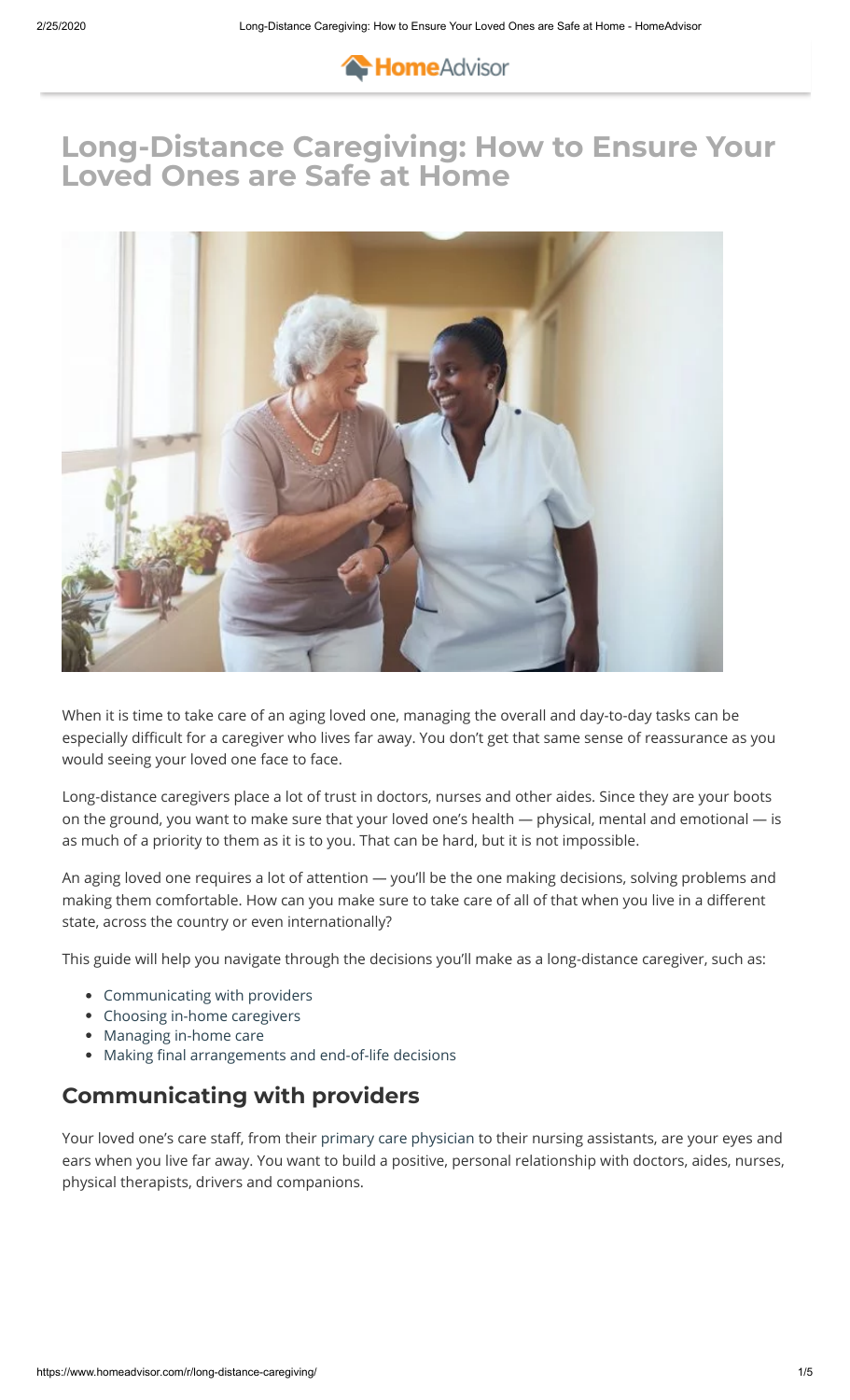### 2/25/2020 Long-Distance Caregiving: How to Ensure Your Loved Ones are Safe at Home - HomeAdvisor

Weekly, if not daily, communication is crucial in helping you monitor your senior's health and well-being. Talking to each one regularly will not only help paint a holistic picture of your loved one's well-being, but will also give you strong allies in their care.

If you want to build rapport and ensure they will advocate on your behalf, take the time to:

- Get to know the individual roles they play in your loved one's care. For instance, if they are in a nursing home or assisted living facility, understand the difference in the job duties of a nurse and a certified nursing assistant.
- Understand and empathize with any challenges they face with your loved one, such as if their doctor has a hard time getting them to manage their diabetes or their in-home caregiver struggles to get them to go out for walks.
- Find out how much they know about your loved one outside of conversations related to their duties. For example, ask the driver what kinds of conversations he or she has with your aging senior when driving around.
- Know the primary contacts. For example, perhaps the nurse is a more reliable point of contact that the doctor.
- Be an [active listener.](https://psychcentral.com/lib/become-a-better-listener-active-listening/) Ask questions that require more than one-word answers, and summarize back to the speaker the information they have shared so you are confident you understand correctly.
- Show gratitude for their help. Yes, you are paying them for their services, but they are more likely to take their job to the next level and go above and beyond for you and your loved one if you regularly show appreciation for all they do.

Chances are that you'll have a variety of people to communicate with. These basic techniques can go along way with communication, but there will be other decisions you have to make as well.

## <span id="page-1-0"></span>**Choosing in-home caregivers**

Hiring in-home caregivers to assist may be a long-distance caregiver's best option for ensuring the safety and well-being of a loved one. Some seniors struggle with this idea in the beginning, but if you empower them to be an active partner in the process, you can work through their resistance.

The idea is to get them involved — maybe even excited — to welcome a new caregiver into the home. When it comes to looking for an in-home aide, there is no shortage of options. You may need someone to help with medical needs, housework, yard work, maintenance or simply to serve as a social companion.

Encourage your loved one to work with you on the decision by:

- Asking them to make a pros and cons list to help prioritize their needs and wants and act as a roadmap for the decision-making process.
- [Interviewing candidates](https://www.elderlawanswers.com/12-interview-questions-to-ask-an-in-home-aide-9730) together and encouraging them to ask their own questions, share a meal together, go on a walk together, or participate in an activity together.
- Searching for a balance between the independence they want and the care they need.
- Ensuring the in-home aide gives them a sense of safety and security.
- Making sure the caregiver has access to transportation so your loved one can get out into the  $\bullet$ community and maintain a sense of freedom.

Considering the distance, your concern for your senior loved one's care might motivate you to move through the search quickly. However, if your loved one feels rushed, they may feel as if this isn't their decision after all. Don't let their resistance turn into procrastination.

# <span id="page-1-1"></span>**Managing the house for in-home care**

[Most seniors are more comfortable in their homes. There are a lot of contingencies to consider with in](https://www.homeadvisor.com/r/options-for-alzheimers-therapy/)home care, including if your loved one needs round-the-clock care and making sure their home is accessible. With in-home care, you'll want to take charge of:

- Protecting your senior from slips and falls by installing handrails and no-slip flooring.
- Moving all essential rooms and belongings down to the ground floor, if the home has more than one level.
- Build a relationship with reliable contractors to help with:
	- 1. [House cleaning,](https://www.homeadvisor.com/near-me/house-cleaning-services/)
	- 2. [Yard work](https://www.homeadvisor.com/near-me/landscapers/), or